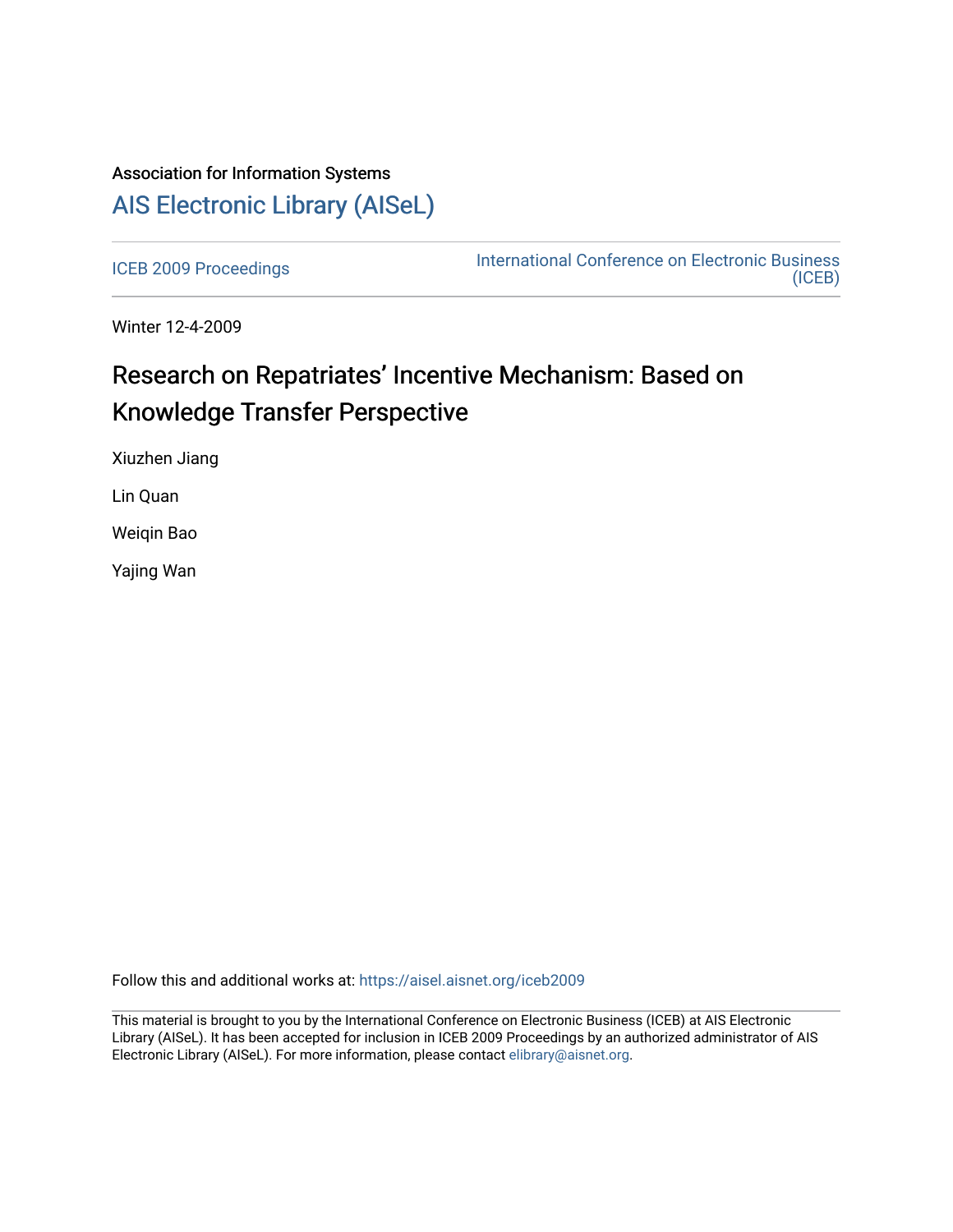## **RESEARCH ON REPATRIATES' INCENTIVE MECHANISM: BASED ON KNOWLEDGE TRANSFER PERSPECTIVE**

Xiuzhen Jiang<sup>1</sup>, Lin Quan<sup>2</sup>, Weiqin Bao<sup>3</sup>and Yajing Wan<sup>4</sup> <sup>1,3,4</sup>Management School,Shanghai Institute of Foreign Trade,Shanghai; 2 School of Humanities and Social Science ,Shanghai JiaoTong University, Shanghai <sup>1</sup>pink\_jiang@163.com; <sup>2</sup>quanlin@sjtu.edu.cn; <sup>3</sup>baobaoyang@163.com;<sup>4</sup>yajingwan@126.com

## **Abstract**

Repatriates' experience and knowledge is important competition advantage for the parent company in international business. This paper discussed repatriates' incentive mechanism based on the perspective of knowledge transfer, established theoretic model of repatriates' knowledge transfer incentive mechanism, and pointed out that knowledge transfer was a process of repeated game between the parent company and the repatriates, the establishing of knowledge transfer incentive mechanism was trying to reach the equilibrium of the game, it provided theoretic basis for promoting repatriates' knowledge transfer effectively.

**Keywords:** Repatriates, Incentive, Game, Knowledge Transfer

### **Introduction**

Given the globalization of economies, the number of the expatriates is on an upward trend, consequently, repatriates management has been paying more attention. For a long time, researches from home and abroad always put emphasis on repatriates' welfare and demand satisfaction from the perspective of cross-culture management. However, there is a neglected problem, what effect repatriates' uncoded knowledge and the implication of that knowledge will have on increasing the level of the knowledge and enhancing the development of company. In practice, the result is that the repatriates choose to leave the company for they can't bring their ability into play, accompanied with the companies' lose for the spillage of knowledge. This paper solved this problem discussed above, it explored the repatriates' incentive problem under knowledge transfer, in order to improve strategy consciousness for knowledge transfer, and provided theory evidence for establishing reasonable repatriates' incentive mechanism.

## **Repatriates: knowledge assets attribute**

Repatriates is not only a key resource to the knowledge about the host country's market and economy, but also the important channel for transferring the knowledge across nations, they are the company's vital human capital. Usually,

repatriates will gain five kinds of knowledge during their overseas assignments: First, market related knowledge. Antal and Martin pointed out respectively that market related knowledge is a necessary condition for a company to operating successfully in a given market[1][2]. Under different circumstance, repatriates will learn to understand the new environment, they can gain the knowledge relate to the given market, such as local language, custom and business operating modes. Second, personal skills. These individual skills have a wide range, such as cross-culture , openness, confidence, flexibility and tolerance. Mayhofe and Adler indicated the improvement of repatriates' these kinds of skills[3][4]. Third, managerial skills related to job. For the different working environment, repatriates should improve their managerial skills. Downes and Thomas manifested that their communication skills, project management skills and problem-solving skills will all be improved[5]. Fourth, network knowledge. Adler and Martin showed that repatriates' social network will be established and extended. When they are doing business in the host county, they will interact with lots of local and foreign people, then their social network will be established, they can also extend their network in parent country. Fifth, general managerial knowledge. This kind of knowledge will help them become the candidates for senior management positions.

Concerning the five kinds of knowledge, comparatively speaking, some of them can be coded and transferred to company's employees easily, such as market related knowledge, they are called explicit knowledge. Some can be transferred partly, such as network knowledge, however, others can be transferred hardly or not, for instance, personal skills, job related managerial skills and so on, they are called tacit knowledge. In order to get benefits from the knowledge, the company should put emphasis on repatriates management and motivation, and promote their knowledge transfer to the company. The useful knowledge which was arising from and be transferred by the repatriates, can be seen as valuable asset which is hard to copy, company can preserve and develop this kind of asset, and transfer it into rare competitive advantages in competition between companies,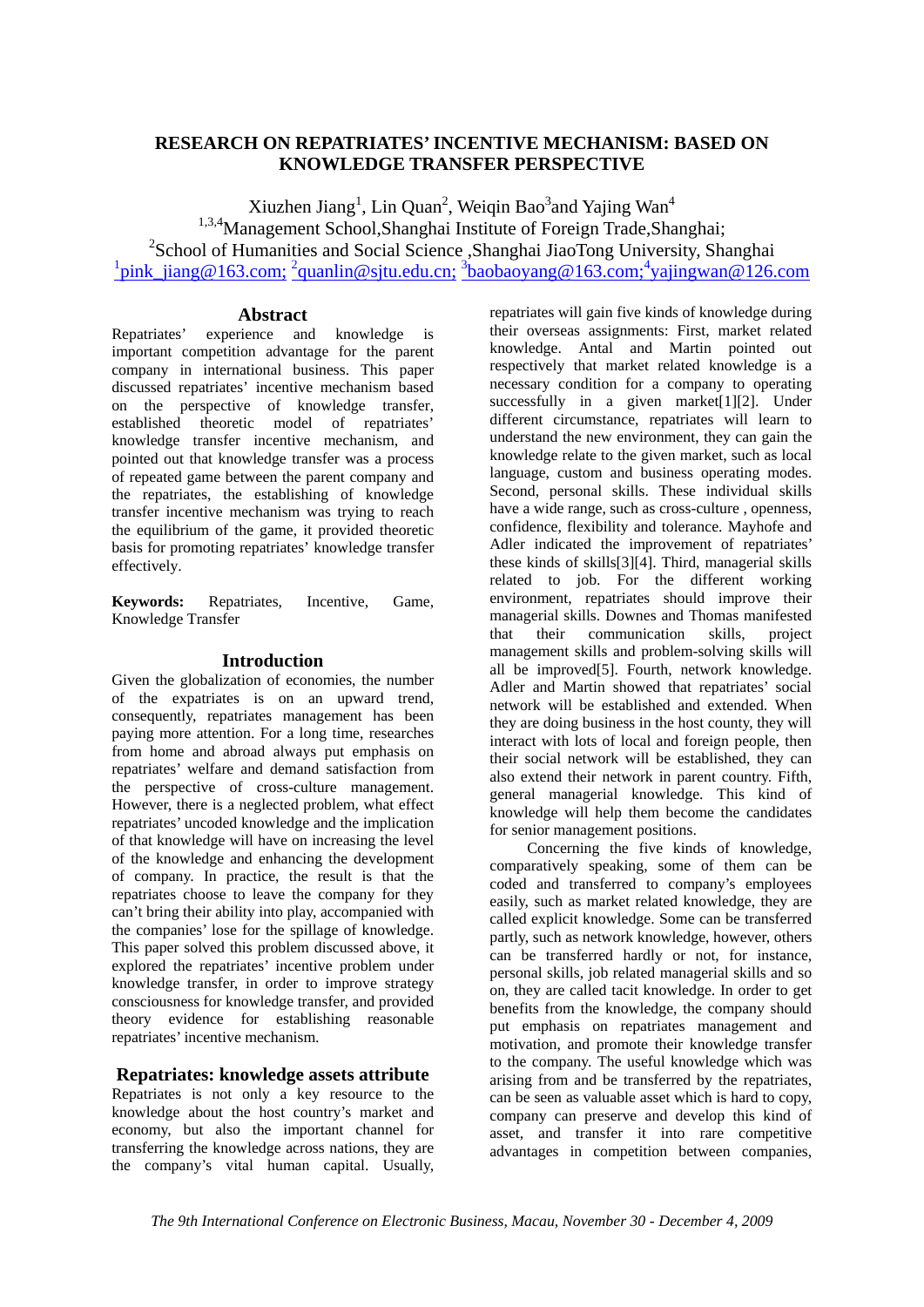which is impossible to imitate. However, if the company can't be aware of the value of repatriates' knowledge, or apply the assets without appropriate human resource policies and practice, it will lead to knowledge spillage, then the under-valued asset will bring lose to the company in global competition. Therefore, the importance of the repatriates' asset attribute should be well appreciated.

## **Characteristics, process and cost of repatriates' knowledge transfer**

#### **1.Characteristics of repatriates' knowledge transfer**

In terms of the analysis about the repatriates' knowledge asset attribute above, we can indicate that knowledge transfer consist of explicit knowledge transfer and tacit knowledge transfer. Market related knowledge is explicit knowledge, it can be exchanged between individual employees easily, while something like personal skills, or job related managerial skills, which is hard to code, express or formulate, can not be transferred easily. Therefore, in order to enhance knowledge transfer effectively, we should focus on understanding the characteristics of tacit knowledge, these characteristics can be summarized as [6]: (1) Implicitness : Knowledge acquisition needs personal to experience, practice and understand. (2) Exclusivity: Individuals take the gained knowledge as a part of status and self-worth, so usually they do not want to share it with others free of charge. (3) Situation: Tacit knowledge is different when situation changes. (4) Accountability: Personal knowledge is directly related to personal performance in company, which determines the wealth and status individual will get. (5)Contribution: Personal knowledge forms organization's knowledge, which is the basis of company's sustainable competitive advantages, and will contribute to the competitiveness of the company.

#### **2.Process of knowledge transfer**

The process of repatriates transferring their knowledge to parent company's employees is the basis of company's knowledge transfer. Based on Szulanski about knowledge transfer process model and Alice Lam about knowledge transfer situation model[7][8], this study established repatriates' knowledge transfer process model as following (see graph 1)



#### **3. Cost of knowledge transfer**

Knowledge transfer is defined as the process that the sender transfers the knowledge to the recipient, and should make sure that the recipient understand and accept the knowledge. Knowledge transfer process involves factors as knowledge sender, content of the knowledge, knowledge transfer channel and knowledge recipient, all these factors will directly affect the transfer cost [9]. Costs of repatriates' knowledge transfer include:

(1) Cognitive cost. Cognitive cost is the result of the unsuccessful mutual understanding between sender and recipient, which will lead to lose of knowledge. The level of cognitive cost will be affected by the content of knowledge, knowledge transfer channel, organization characteristics of both sender and recipient, willing to transfer and experience of knowledge transfer. When the degree of tacitness of the knowledge is high, or the transfer channel being used can't be understand easily, or knowledge characteristics has been changed by the characteristics of parent company or the unmatch of different company units, or when repatriates lack willing and experience to transfer, the cognitive cost will be increased.

(2) Opportunism cost. For repatriates, before knowledge transfer, potential knowledge recipient is unknown, so if the knowledge has been transferred successfully, the potential recipient don't have to pay for it, moreover, they can resell the knowledge with no marginal costs, if parent company don't have any scientific incentive or preserve mechanism, this kind of knowledge exchange will increase the cost of repatriates' knowledge transfer. In addition, repatriates will be glad to see the fact that parent company relies on their knowledge, it means they can gain more value, and enhance their position in company, therefore, this motive to accumulate knowledge personally will hamper the share of knowledge, finally increase the cost of knowledge transfer.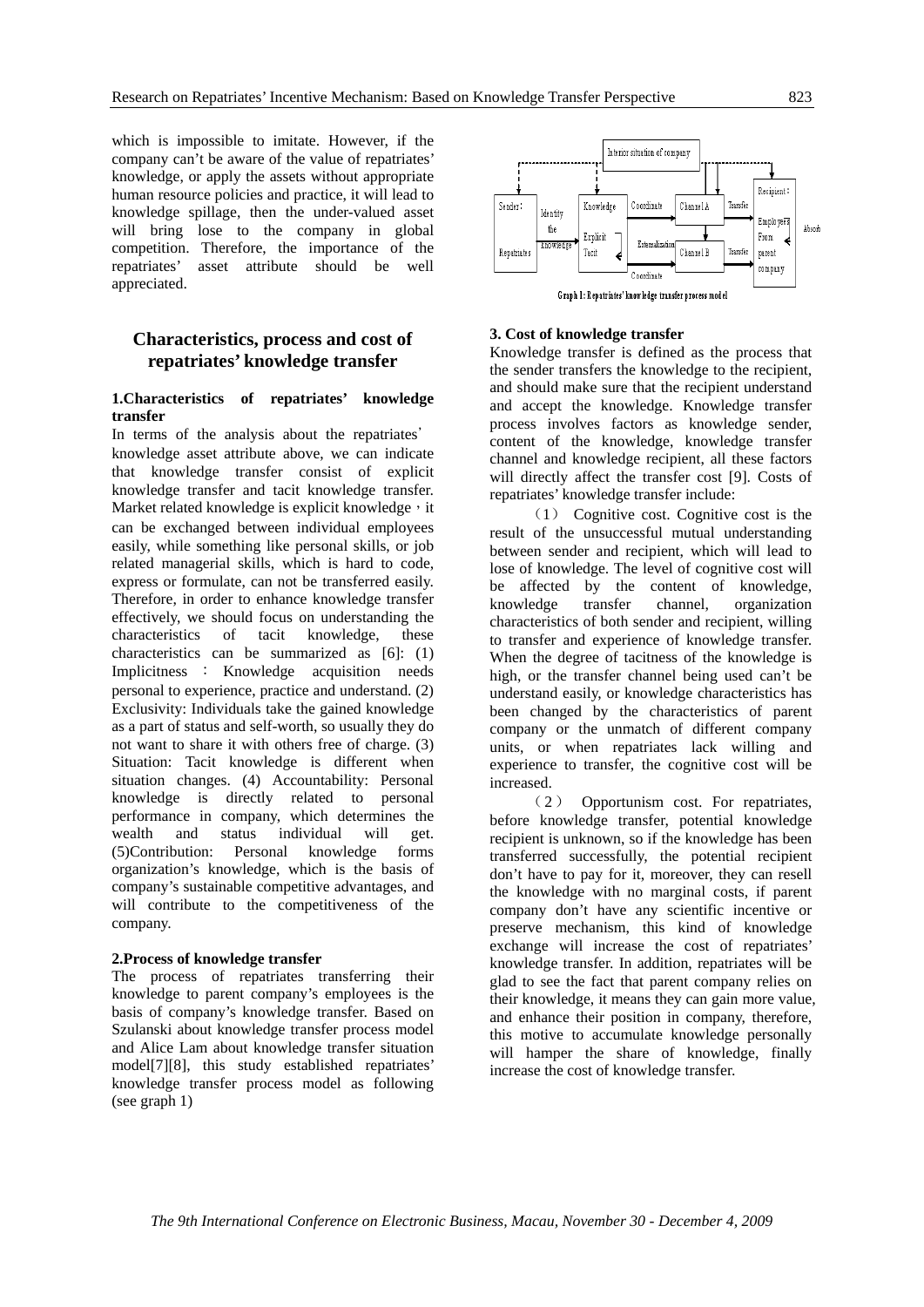## **Design the repatriates' knowledge transfer incentive mechanism**

## **1 .Design principle**

According to the above analysis about characteristics of repatriates' knowledge transfer, we can analyze the existence of cognitive cost and opportunism cost of knowledge transfer cause obstacles in knowledge transfer especially tacit knowledge transfer. In order to reduce these obstacles, the company must establish the incentive mechanism to promote the knowledge transfer. Based on incentive theories, incentive is divided into intrinsic incentive and extrinsic incentive. Intrinsic incentive is brought by the job itself including the sense of interesting, achievement, responsibility and so on, and it performs as self-realization. Extrinsic incentive is the rewards except job, including the increase in remuneration, the promotion, and the improvement of interpersonal relationship and so on. If the intrinsic incentive and extrinsic incentive are the mutual independence and the additive relationship, dividing the intrinsic incentive and extrinsic incentive, corresponding to the division of the labor psychology that shows the concerning for intrinsic incentive and economic psychology that shows the concerning for extrinsic incentive, the company can manage according to their relative strengths and weaknesses to improve the incentive effect, however, theoretical research result indicates that under the existence of intrinsic incentive, these two kinds of incentive can exchange, namely there will have the mutual crowding effect [10]. In accordance with the economic principle, the company pays remuneration based on the staff's marginal productivity, and the reliance on extrinsic incentive is more than on intrinsic incentive, the ideal extrinsic incentive system strictly obeyed the performance to pays remuneration, however, because of the existing of the incentive mutual crowding effect, all kinds of extrinsic incentive based on paying remuneration by performance strictly often has non-efficient behaviors in the circumstance of high intrinsic incentive, while intrinsic incentive has more advantage of overcoming the cognitive cost and opportunism cost in the process of improving tacit knowledge transfer. Therefore, incentive mechanism model in this paper is established in the theoretical analysis above.

#### **2. Theory model of repatriates' knowledge transfer**

The repatriates' knowledge transfer is the process of transfer their valuable knowledge from overseas to the parent company staff which involves two or more employees. Their knowledge transfer can affect the parent company staff's behaviors, and

can be restricted by parent company staff's behaviors simultaneously. Knowledge transfer is the dynamic game process between repatriates and the parent company staff, so the construction of knowledge transfer incentive mechanism is a balanced outcome of the two side game actions.

Assuming that both of repatriates and parent company staff are the rational decision-making subject, they pursue maximization of individual income and their strategies are knowledge transfer or not. The value of repatriate A and parent company employee B is  $W_{A1}$  and  $W_{B1}$ respectively, their knowledge absorptive capability coefficient is  $a_A$  (  $0 < a_A \leq 1$  ) and  $a_B$  $(0 < a<sub>B</sub> \le 1)$  separately. New value produced after the knowledge transfer is  $W_{A2}$  and  $W_{B2}$ , and the sender's negative effect brought by the knowledge transfer is  $W_{A3}$  and.  $W_{B3}$ .

To simplify the question analysis, assuming that repatriates and parent company staff have the same value and absorptive capability, that means  $W_{A1} = W_{B1} = W_1$ ,  $a_A = a_B = a$ , then the value produced after the knowledge transfer is the same as the sender's negative effect brought by the knowledge transfer , namely  $W_{A2} = W_{B2} = W_2$  and  $W_{A3} = W_{B3} = W_3$ .

Because repatriates may have game with many different employees in parent company, this constitutes repeated game and its game payoff matrix is shown as following graph 2:

| Parent company employee |  |
|-------------------------|--|

 $\overline{R}$ 

|                           | Knowledge transfer               | Knowledge non-transfer          |
|---------------------------|----------------------------------|---------------------------------|
| Knowledge<br>transfer     | $(1 + a)W_1 + W_2 - W_3$         | $(W_1 - W_1, (1 + a)W_1 + W_1)$ |
|                           | $(1 + a)W, + W, -W,$             |                                 |
| Knowledge<br>non-transfer | $(1 + a)W_1 + W_2$ . $W_1 - W_3$ | $(W_1, W_2)$                    |
|                           |                                  |                                 |

Graph 2: Payoff matrix of repeated game

As to the parent company which want to promote effective knowledge transfer, to establish a rational incentive mechanism means to make the repeated game above to sub-game perfect Nash equilibrium, at this time, repatriates A begins to choose knowledge transfer and continue to choose knowledge transfer, while once A doesn't choose knowledge transfer, he will choose non-transfer forever. Similarly, if repatriates A choose knowledge transfer, parent company employee B will also choose knowledge transfer. Otherwise, if repatriates A once chose non-transfer, parent company employee B will always choose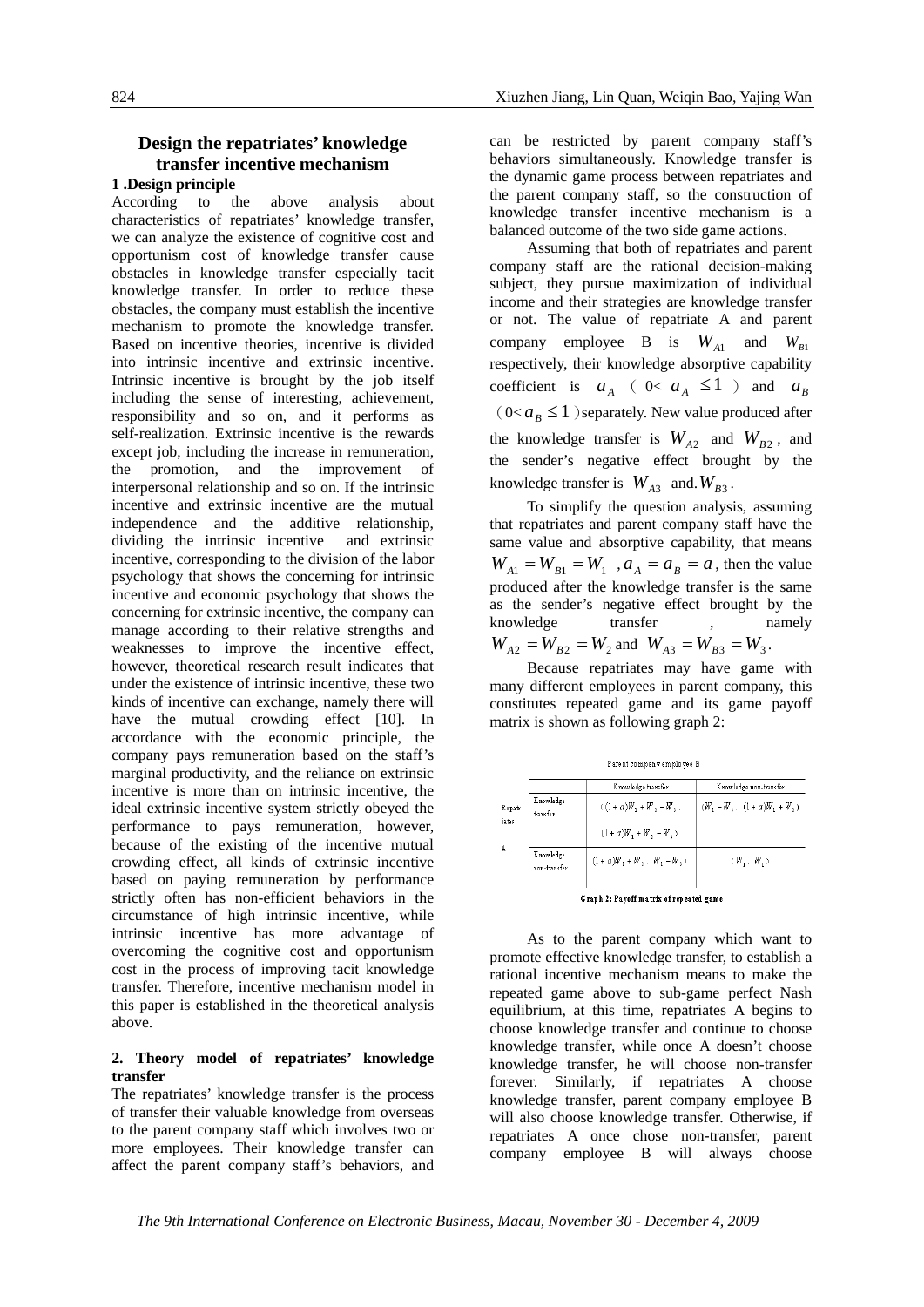non-transfer. In this case, (transfer, transfer) is sub game perfect Nash equilibrium, and each employee obtains the income is  $(1 + a)W_1 + W_2 - W_3$ .

Specifically, assumed the discount factor is  $\delta$ , then we analyze repatriates A's selection strategy. If employee A chose non-transfer in a certain game stage, his income in this stage is  $(1 + a)W_1 + W_2$ , but his behavior would trigger B's "never transfer" punishment, so A's income of every subsequent stage is  $W_1$ . If A chose knowledge transfer, his income in this stage is  $(1 + a)W_1 + W_2 - W_3$ , because the both sides have knowledge transfer, the income of follow-up knowledge transfer process is  $(1 + a)W_1 + W_2 - W_3$ , and the more times of repeated game , the more income. If the repeated times are many enough to make total income meet the equation as follow:

 $(1 + a)W_1 + W_2 + \delta W_1 + \delta^2 W_1 + \delta^3 W_1 + \dots = (1 + a)W_1 + W_2 + \delta W_1 / (1 - \delta)$ 

Then knowledge transfer is A's optimal choice . So, if meets the following conditions:

 $WA = (1 + a)W_1 + W_2 + \delta W_1 / (1 - \delta)$ 

(1)

 $+\delta^3((1+a)W_1+W_2-W_3)+......$  $WB = (1+a)W_1 + W_2 - W_3 + \delta((1+a)W_1 + W_2 - W_3) + \delta^2((1+a)W_1 + W_2 - W_3)$ (2)  $WA \le WB$  $(3)$ There is

$$
\delta \ge W_3 / (aW_1 + W_2) \tag{4}
$$

That is, when the discount factor is big enough and bigger than , A will choose knowledge transfer.

As to B, assumed  $\delta \geq W_3 / (aW_1 + W_2)$ , because B concerned the income of a certain stage, and when only he expected that A would continue to choose the knowledge transfer, B would choose the knowledge transfer. Because B expected A once chose transfer and continues to choose the knowledge transfer, the knowledge transfer is the optimal choice of B, otherwise, if A once chose non-transfer, B would never have knowledge transfer with A.

From the above analysis, it shows that, if  $\delta \geq W_3 / (aW_1 + W_2)$ , (transfer, transfer) is a sub game perfect Nash equilibrium in the repeated game between repatriates and parent company staff, and Pareto optimality (transfer, transfer) is every stage's equilibrium result, namely, they must give up the short-term income to obtain long-term income, so the staff choose the knowledge transfer

and realize a win-win situation.

**3. Discussion on theoretical model's application** 

The principle of the construction of above incentive mechanism model lied in after introducing the repeated game, the staff within organization considers about the discount factor of the total income rather than once income. As long as the discount factor of future income is big enough, the effective knowledge transfer can be achieved and maintained by the repeated game. This means the bigger long-term income of staff within organization, the more choice of knowledge transfer between employees. However, in reality, the company may face a lot of complex situations in promoting the effective repatriates' knowledge transfer which can affect the realization to the ideal equilibrium state. Analysis as follows:

(1) The internal situation of parent company, the characteristics of both sides in knowledge transfer and the different transfer channels required by the explicit and tacit knowledge can format the obstacles in the proceed of knowledge transfer and increase the cognitive cost of knowledge transfer which may cause repatriates and parent company staff to choose " knowledge non-transfer behaviors".

(2) The most difficulties in repatriates' knowledge transfer are obstacles of tacit knowledge transfer, which bring about the characteristics of tacit knowledge including exclusivity, accountability and contribution which can increase the opportunism cost of knowledge transfer and cause repatriates and parent company staff to choose "knowledge non-transfer behaviors".

(3) The repeated game model cannot realize sometimes in the real word for situational factors, if the company pays less attention on the intrinsic incentive and doesn't build the awareness of long-term incentive mechanism of knowledge transfer, it also can lead to both of repatriates and parent company staff choose " knowledge non-transfer behaviors".

#### **Conclusions**

Repatriates are very valuable knowledge assets to parent company, however, only when their knowledge can be transferred, these assets can play their roles. Based on the above, the parent company must establish the effective repeated game mechanism. And this mechanism can have impact of the staff's choice and produce the optimal solution, namely, achieving the sharing purposes in the knowledge transfer. Therefore, the following measures must be taken:

 (1)Making the repatriates' career planning.The parent company should have a complete career planning about repatriates,